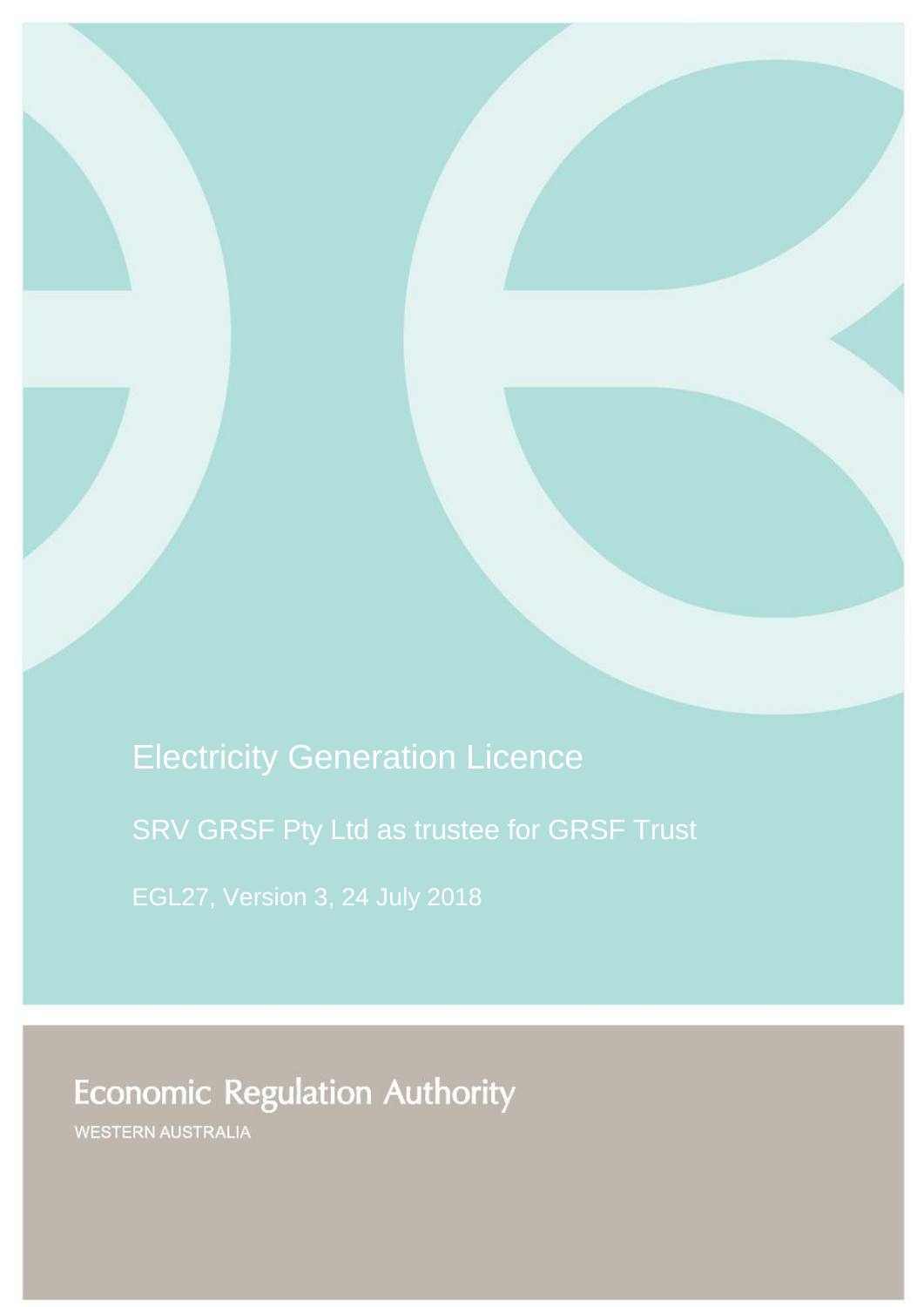# *ELECTRICITY INDUSTRY ACT 2004 (WA)*

| Licensee Name:            | SRV GRSF Pty Ltd as trustee for GRSF Trust              |
|---------------------------|---------------------------------------------------------|
|                           | ACN 623 888 433                                         |
| Licence Area:             | The area set out in the plan referred to in clause 2.5. |
| Licence Number:           | EGL27                                                   |
| <b>Commencement Date:</b> | 13 July 2017                                            |
| <b>Version Number:</b>    | 3                                                       |
| <b>Version Date:</b>      | 24 July 2018                                            |
| <b>Expiry Date:</b>       | 12 July 2047                                            |

Signed by a delegate; member; or the Chair of the Economic Regulation Authority

30 July 2018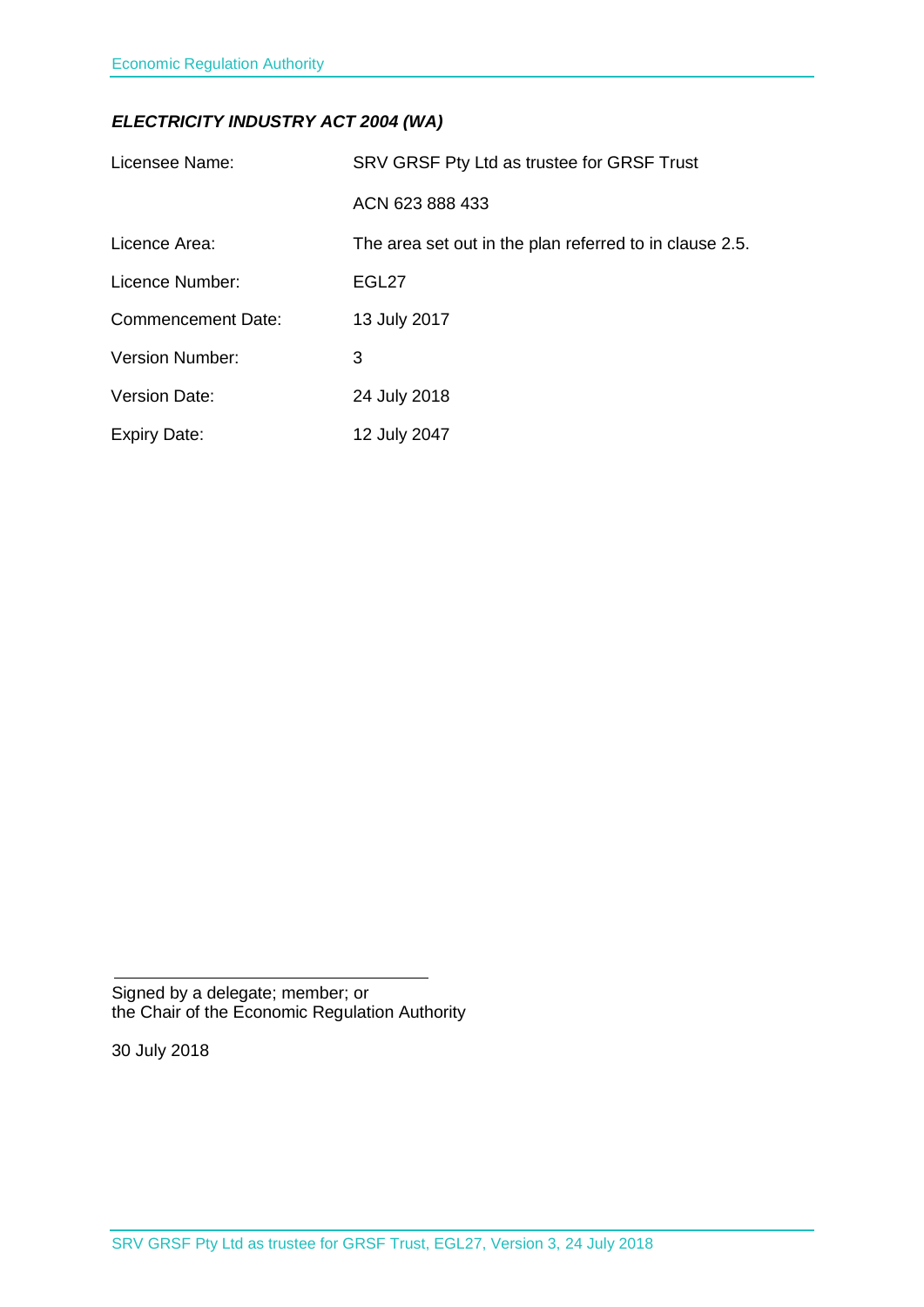# **Index**

| 1.             |     |                                                    |  |
|----------------|-----|----------------------------------------------------|--|
|                | 1.1 |                                                    |  |
|                | 1.2 |                                                    |  |
| 2.             |     |                                                    |  |
|                | 2.1 |                                                    |  |
|                | 2.2 |                                                    |  |
|                | 2.3 |                                                    |  |
|                | 2.4 |                                                    |  |
|                | 2.5 |                                                    |  |
| 3.             |     |                                                    |  |
|                | 3.1 |                                                    |  |
|                | 3.2 |                                                    |  |
|                | 3.3 |                                                    |  |
|                | 3.4 |                                                    |  |
|                | 3.5 |                                                    |  |
|                | 3.6 |                                                    |  |
|                | 3.7 |                                                    |  |
|                | 3.8 |                                                    |  |
|                | 3.9 |                                                    |  |
| $\mathbf{4}$ . |     |                                                    |  |
|                | 4.1 |                                                    |  |
|                | 4.2 |                                                    |  |
|                | 4.3 |                                                    |  |
|                | 4.4 |                                                    |  |
|                | 4.5 |                                                    |  |
|                |     | 5. AUDITS AND PERFORMANCE REPORTING OBLIGATIONS 10 |  |
|                | 5.1 |                                                    |  |
|                | 5.2 |                                                    |  |
|                | 5.3 |                                                    |  |
|                |     |                                                    |  |
|                |     |                                                    |  |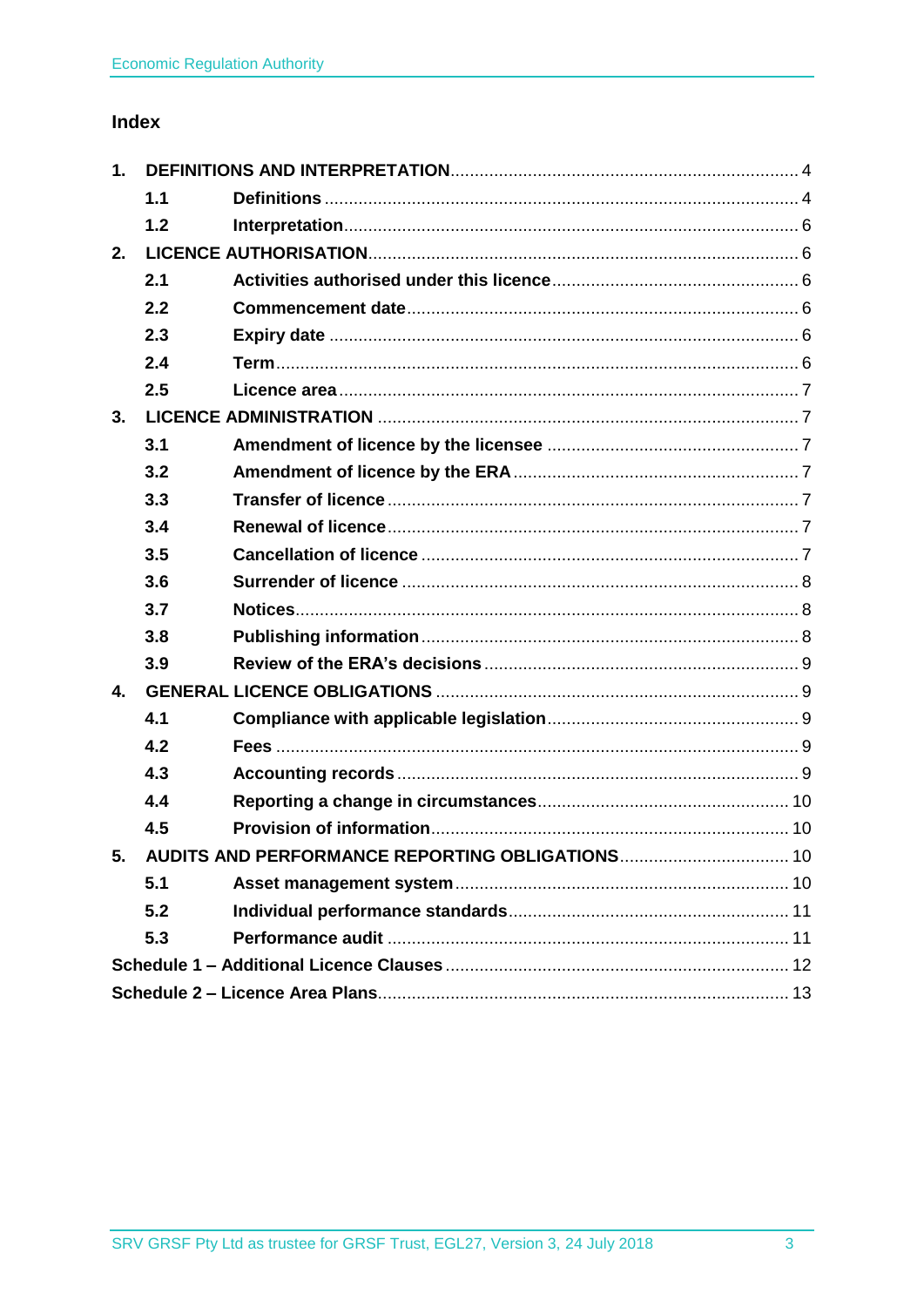## <span id="page-3-0"></span>**1. DEFINITIONS AND INTERPRETATION**

### <span id="page-3-1"></span>**1.1 Definitions**

1.1.1 In this *licence*, the following definitions apply unless the context otherwise requires:

*Act* means the *Electricity Industry Act 2004* (WA).

#### *applicable legislation* means:

- (a) the *Act*; and
- (b) the *Regulations* and the *Codes*.

*asset management system* means the measures that are to be taken by the *licensee* for the proper maintenance, expansion or reduction of the *generating works*.

*business day* means a day which is not a Saturday, Sunday or a Public Holiday in Western Australia.

*Code* means:

- (a) Not Used
- (b) Not Used
- (c) the *Electricity Industry (Metering) Code 2012*;
- (d) Not Used

*commencement date* means the date the *licence* was first granted by the *ERA* being the date specified in clause 2.2.

*electricity* has the meaning given to that term in section 3 of the *Act*.

*electronic means* means:

- (a) the internet;
- (b) email, being:
	- (i) in relation to the *ERA*, the *ERA's* email address as notified to the *licensee*; and
	- (ii) in relation to the *licensee*, the email address specified in the licence application or other such email address as notified in writing to the *ERA*; or
	- (iii) any other similar means,

but does not include facsimile or telephone.

*ERA* means the Economic Regulation Authority.

*expiry date* means the date specified in clause 2.3.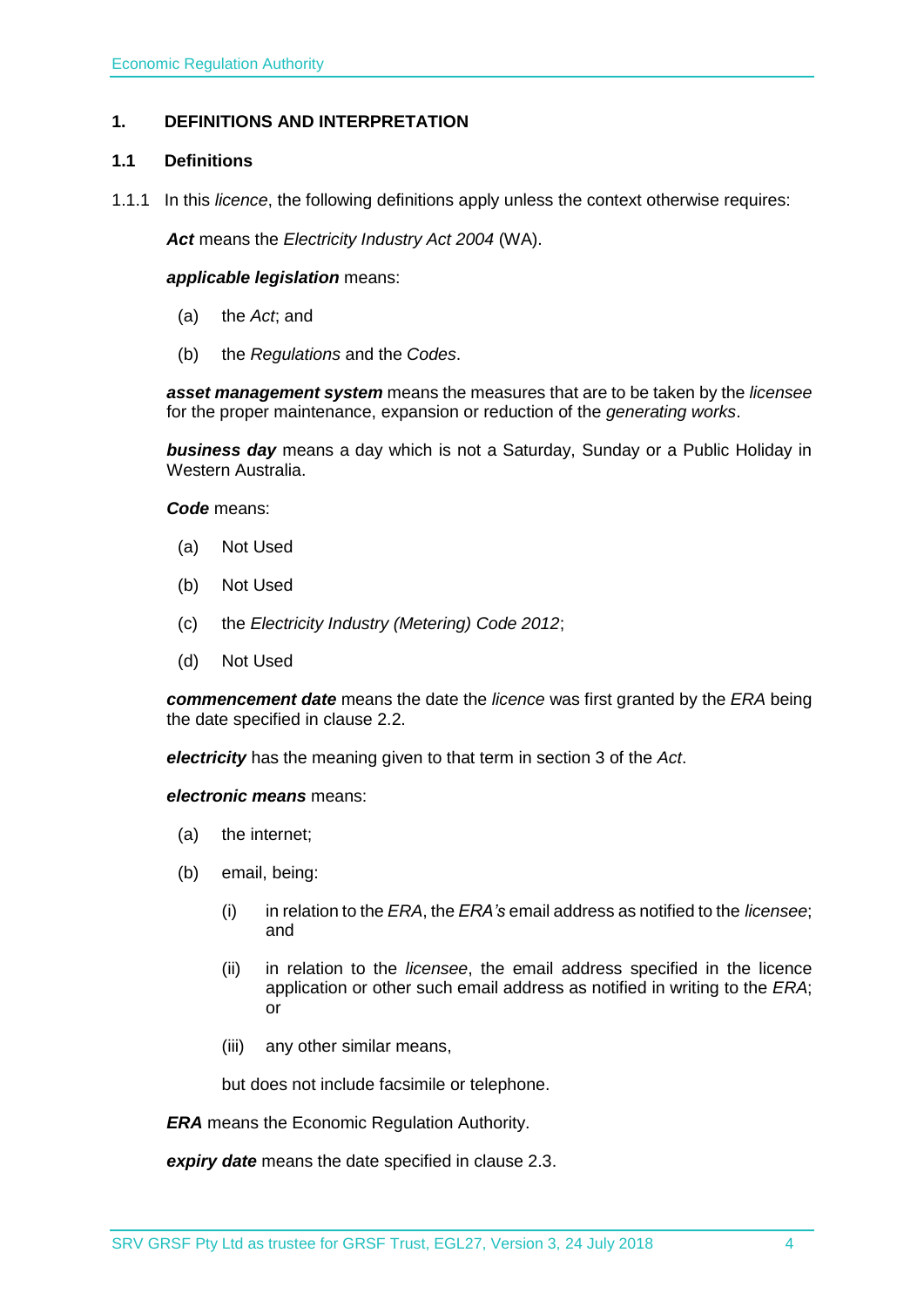*generating works* has the meaning given to that term in section 3 of the *Act.*

*individual performance standards* mean any standards prescribed by the *ERA* for an individual *licensee* pursuant to clause 5.2 of the *licence*.

*licence* means:

- (a) this document (excluding the title page and the second page of this document);
- (b) any Schedules to this document; and
- (c) any individual *performance standards* approved by the *ERA* pursuant to clause 5.2.

*licence area* is the area stated in clause 2.5 of this licence.

*licensee* means SRV GRSF Pty Ltd as trustee for GRSF Trust, ACN 623 888 433.

*licensee's assets* means the *licensee*'s *distribution system*, *transmission system* or *generating works* (as the case may be).

*notice* means a written notice, agreement, consent, direction, representation, advice, statement or other communication required or given pursuant to, or in connection with, this *licence*.

*operate* has the meaning given to that term in section 3 of the *Act*.

*performance audit* means an audit of the effectiveness of measures taken by the *licensee* to meet the *performance criteria* in this *licence*.

#### *performance criteria* means:

- (a) the terms and conditions of the *licence*; and
- (b) any other relevant matter in connection with the *applicable legislation* that the *ERA* determines should form part of the *performance audit*.

**publish** in relation to a report or information means either:

- (a) posting the report or information on the *licensee's* website; or
- (b) sending the report or information to the *ERA* to be published on the *ERA's* website.

#### *Regulations* means:

- (a) *Economic Regulation Authority (Licensing Funding) Regulations 2014*;
- (b) Not Used
- (c) Not Used
- (d) *Electricity Industry (Licence Conditions) Regulations 2005*;
- (e) Not Used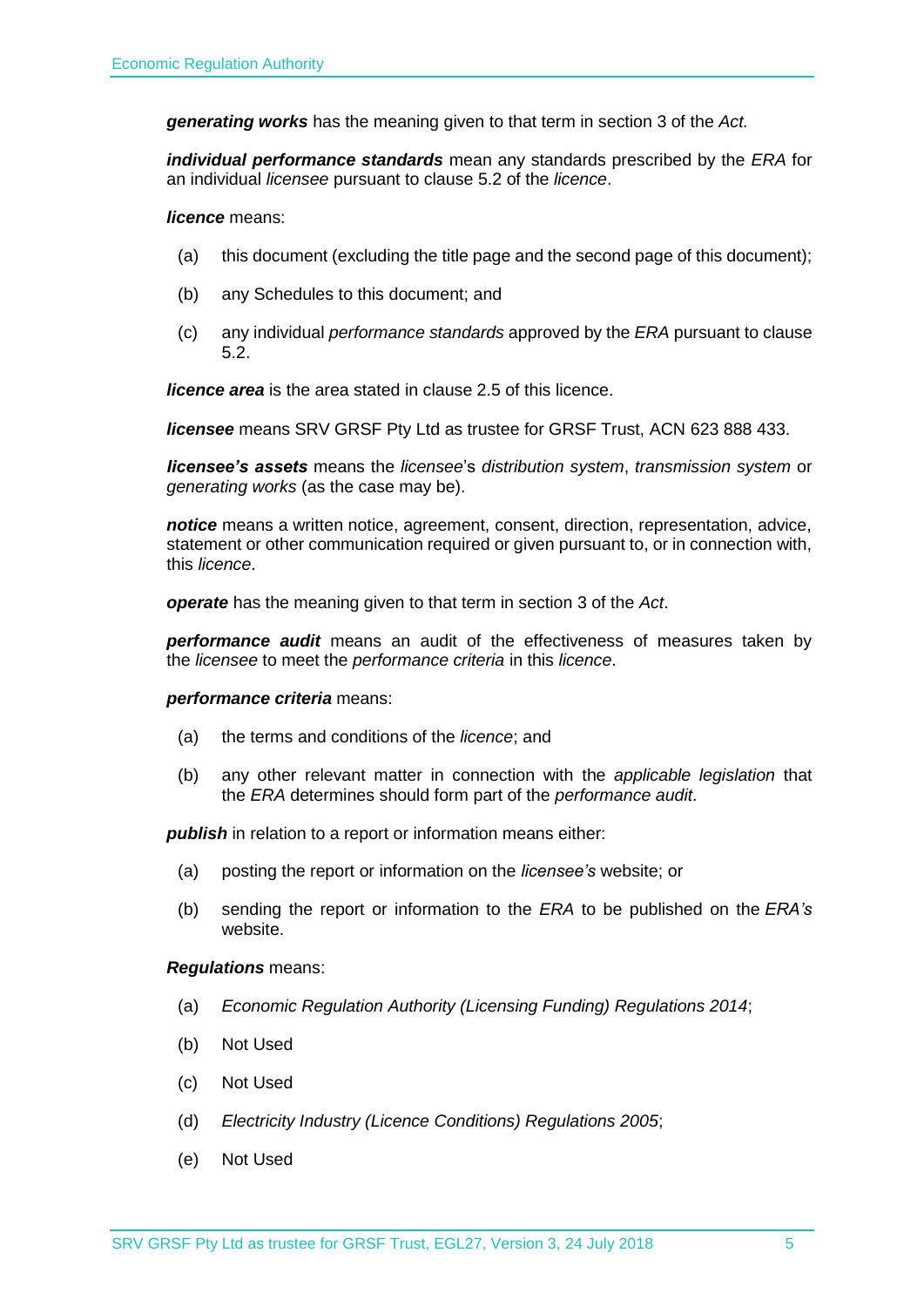(f) Not Used

*related body corporate* has the meaning given to that term in section 50 of the *Corporations Act 2001 (Cwth)*.

*reviewable decision* means a decision by the *ERA* pursuant to:

- (a) clause 3.8.3;
- (b) clause 5.1.5;
- (c) clause 5.1.7;
- (d) clause 5.2.2;
- (e) clause 5.3.2; or
- (f) clause 5.3.4,

of this *licence*.

*version date* means the date on which the *licence* was last amended pursuant to clause 3.1 or clause 3.2.

#### <span id="page-5-0"></span>**1.2 Interpretation**

1.2.1 A reference in this *licence* to any *applicable legislation* includes, unless the context otherwise requires, any statutory modification, amendment, replacement or re-enactment of that *applicable legislation*.

### <span id="page-5-1"></span>**2. LICENCE AUTHORISATION**

#### <span id="page-5-2"></span>**2.1 Activities authorised under this licence**

2.1.1 The *licensee* is granted a licence for the *licence area* to construct and *operate generating works* or *operate* existing *generating works* in accordance with the terms and conditions of this *licence*.

#### <span id="page-5-3"></span>**2.2 Commencement date**

2.2.1 13 July 2017

### <span id="page-5-4"></span>**2.3 Expiry date**

2.3.1 12 July 2047

## <span id="page-5-5"></span>**2.4 Term [Section 15 of the Act]**

- 2.4.1 This *licence* commences on the *commencement date* and continues until the earlier of:
	- (a) the cancellation of the *licence* pursuant to clause 3.5 of this *licence*;
	- (b) the surrender of the *licence* pursuant to clause 3.6 of this *licence*; or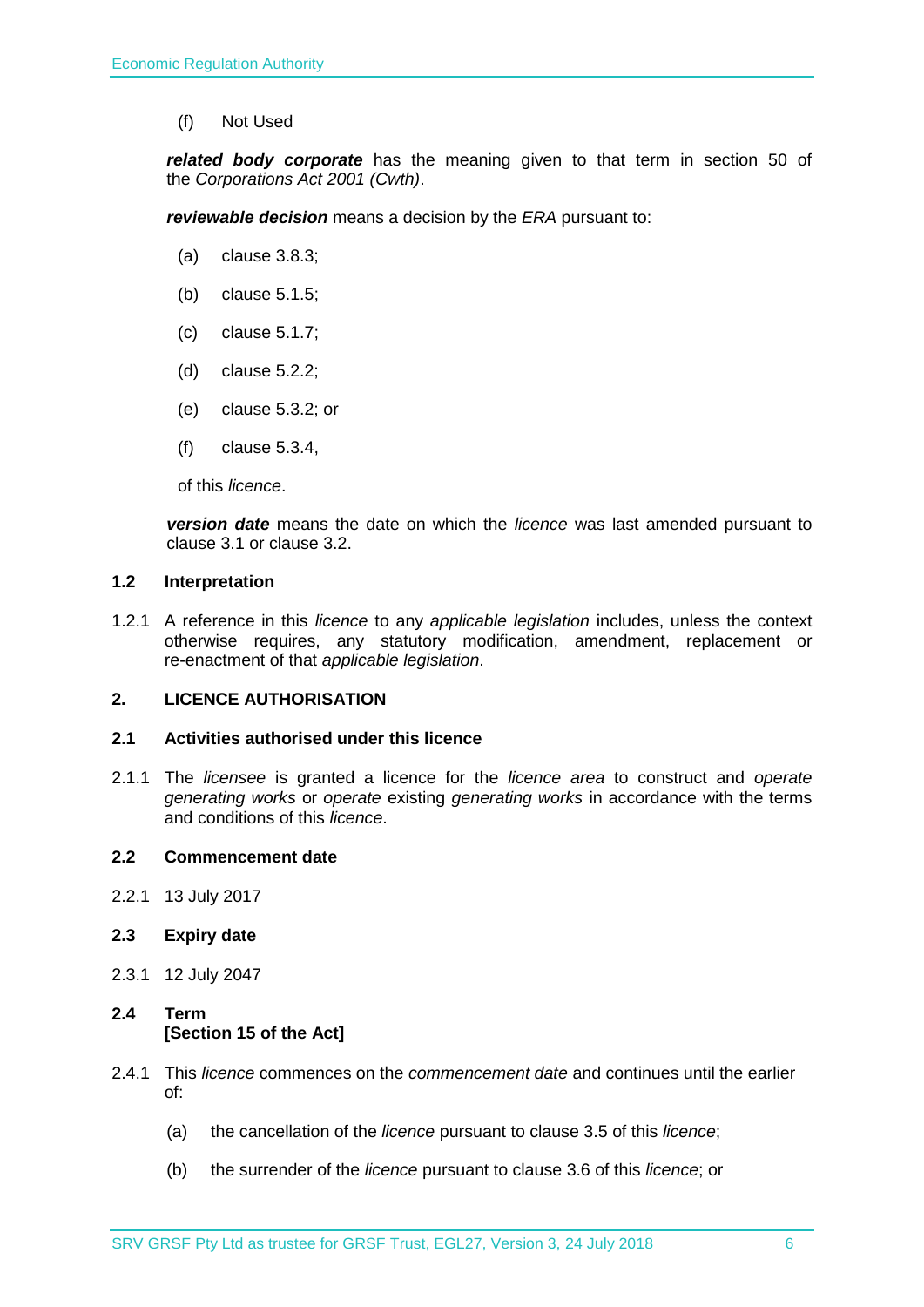(c) the *expiry date*.

#### <span id="page-6-0"></span>**2.5 Licence area**

2.5.1 The *licence area* is set out in plan(s):

ERA-EL-147(A)

2.5.2 The *licence area* plan(s) is provided in Schedule 2.

#### <span id="page-6-1"></span>**3. LICENCE ADMINISTRATION**

- <span id="page-6-2"></span>**3.1 Amendment of licence by the licensee [Section 21 of the Act]**
- 3.1.1 The *licensee* may apply to the *ERA* to amend the *licence* in accordance with the *Act.*

#### <span id="page-6-3"></span>**3.2 Amendment of licence by the ERA [Section 22 of the Act]**

- 3.2.1 Subject to any *applicable legislation*, the *ERA* may amend the *licence* at any time in accordance with this clause.
- 3.2.2 Before amending the *licence* under clause 3.2.1, the *ERA* must:
	- (a) provide the *licensee* with written *notice* of the proposed amendments under consideration by the *ERA*;
	- (b) allow 15 *business days* for the *licensee* to make submissions on the proposed amendments; and
	- (c) take into consideration those submissions.
- 3.2.3 This clause also applies to the substitution of the existing *licence*.
- 3.2.4 For avoidance of doubt, the *licensee* will not have to pay a fee for amendments under clause 3.2.1.

#### <span id="page-6-4"></span>**3.3 Transfer of licence [Section 18 of the Act]**

3.3.1 This *licence* may be transferred only in accordance with the *Act.*

#### <span id="page-6-5"></span>**3.4 Renewal of licence [Section 16 of the Act]**

3.4.1 This *licence* may be renewed only in accordance with the *Act*.

#### <span id="page-6-6"></span>**3.5 Cancellation of licence [Section 35 of the Act]**

3.5.1 This *licence* may be cancelled only in accordance with the *Act*.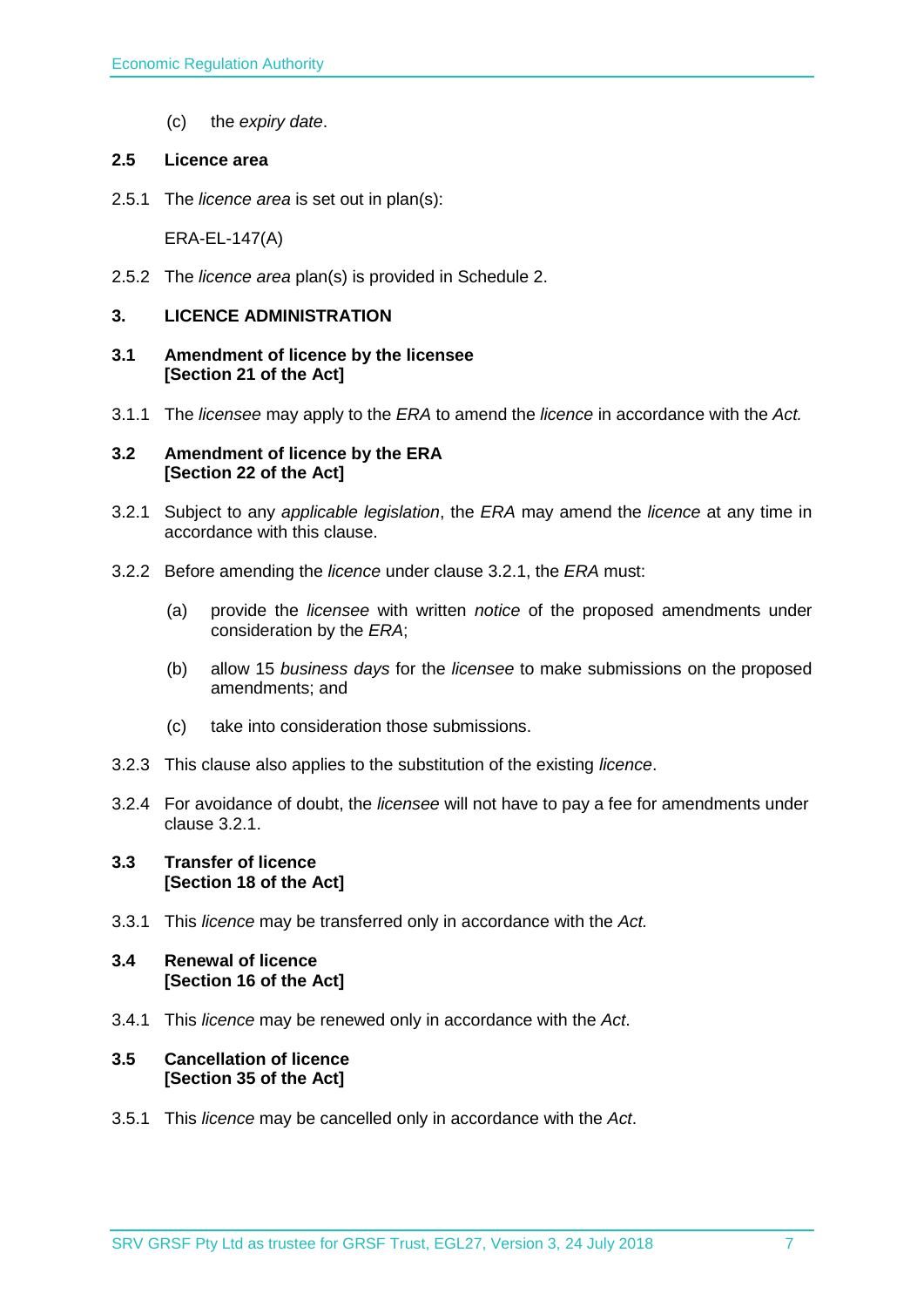### <span id="page-7-0"></span>**3.6 Surrender of licence [Schedule 1 of the Act]**

- 3.6.1 The *licensee* may only surrender the *licence* pursuant to this clause 3.6.
- 3.6.2 If the *licensee* intends to surrender the *licence* the *licensee* must, by *notice* in writing to the *ERA*:
	- (a) set out the date that the *licensee* wishes the surrender of the *licence* to be effective; and
	- (b) set out the reasons why the *licensee* wishes to surrender the *licence*, including the reasons why it would not be contrary to the public interest for the surrender of the *licence* to be effective on the date set out in the *notice*.
- 3.6.3 Upon receipt of the *notice* from the *licensee* pursuant to clause 3.6.2, the *ERA* will publish the *notice*.
- 3.6.4 Notwithstanding clause 3.6.2, the surrender of the *licence* will only take effect on the later of the day that:
	- (a) the *ERA* publishes a notice of the surrender in the Western Australian Government Gazette, such date to be at the discretion of the *ERA*; and
	- (b) the *licensee* hands back the *licence* to the *ERA*.
- 3.6.5 The *licensee* will not be entitled to a refund of any fees by the *ERA*.

### <span id="page-7-1"></span>**3.7 Notices**

- 3.7.1 Unless otherwise specified, all *notices* must be in writing.
- 3.7.2 A *notice* will be regarded as having been sent and received:
	- (a) when delivered in person to the addressee; or
	- (b) three *business days* after the date of posting if the *notice* is posted in Western Australia; or
	- (c) five *business days* after the date of posting if the *notice* is posted outside Western Australia; or
	- (d) if sent by facsimile when, according to the sender's transmission report, the *notice* has been successfully received by the addressee; or
	- (e) if sent by *electronic means* when, according to the sender's electronic record, the *notice* has been successfully sent to the addressee.

### <span id="page-7-2"></span>**3.8 Publishing information**

3.8.1 The *ERA* may direct the *licensee* to *publish*, within a specified timeframe, any information it considers relevant in connection with the *licensee* or the performance by the *licensee* of its obligations under this *licence*.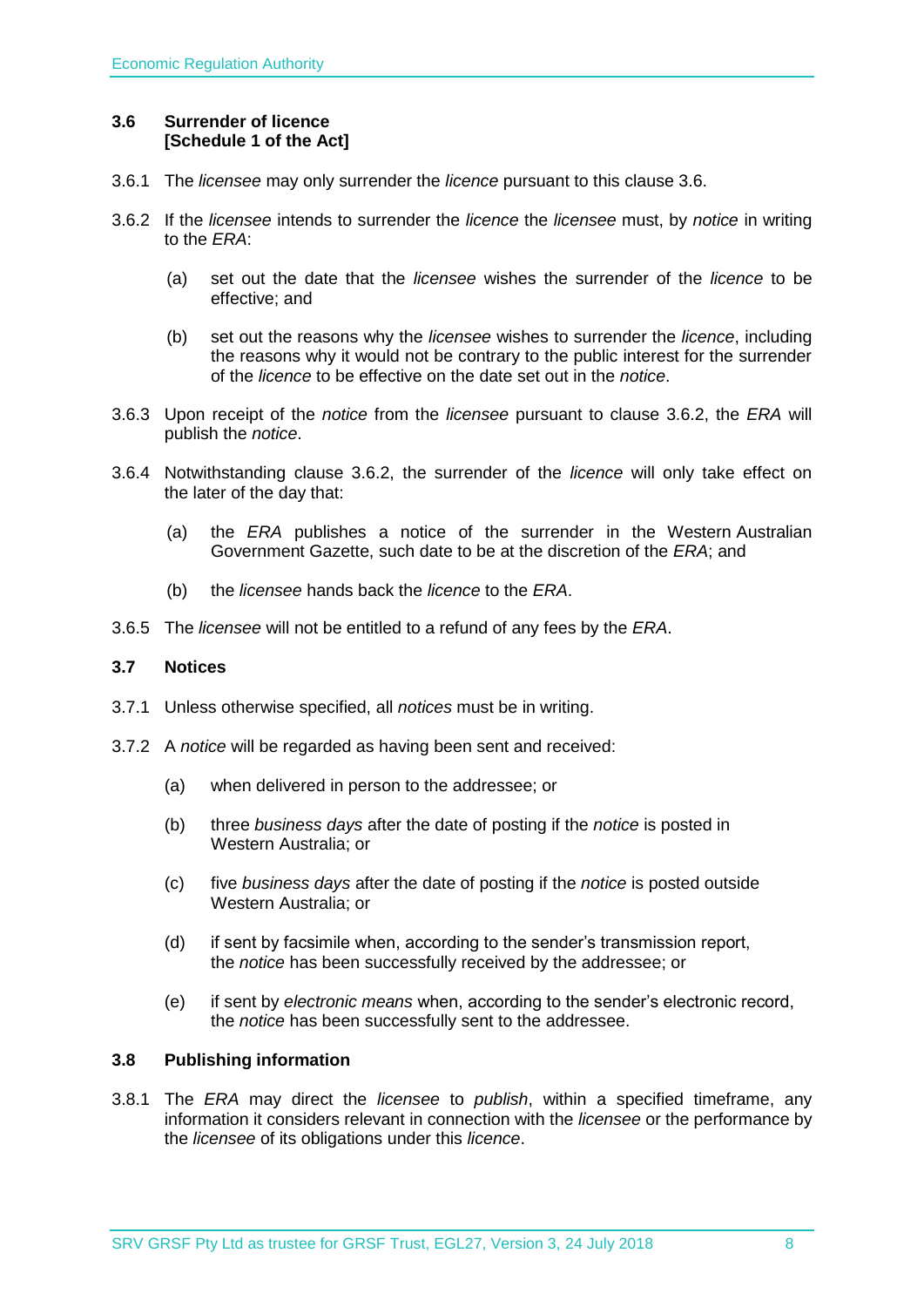- 3.8.2 Subject to clause 3.8.3, the *licensee* must *publish* the information referred to in clause 3.8.1.
- 3.8.3 If the *licensee* considers that the information is confidential it must:
	- (a) immediately notify the *ERA*; and
	- (b) seek a review of the *ERA's* decision in accordance with clause 3.9.
- 3.8.4 Once it has reviewed the decision, the *ERA* will direct the *licensee* in accordance with the review to:
	- (a) *publish* the information;
	- (b) *publish* the information with the confidential information removed or modified; or
	- (c) not *publish* the information.

#### <span id="page-8-0"></span>**3.9 Review of the ERA's decisions**

- 3.9.1 The *licensee* may seek a review of a *reviewable decision* by the *ERA* pursuant to this *licence* in accordance with the following procedure:
	- (a) the *licensee* shall make a submission on the subject of the *reviewable decision* within 10 *business days* (or other period as approved by the *ERA*) of the decision; and
	- (b) the *ERA* will consider the submission and provide the *licensee* with a written response within 20 *business days*.
- 3.9.2 For avoidance of doubt, this clause does not apply to a decision of the *ERA* pursuant to the *Act*, nor does it restrict the *licensee's* right to have a decision of the *ERA* reviewed in accordance with the *Act*.

### <span id="page-8-1"></span>**4. GENERAL LICENCE OBLIGATIONS**

#### <span id="page-8-2"></span>**4.1 Compliance with applicable legislation**

4.1.1 Subject to any modifications or exemptions granted pursuant to the *Act*, the *licensee* must comply with any *applicable legislation*.

### <span id="page-8-3"></span>**4.2 Fees**

4.2.1 The *licensee* must pay the applicable fees and charges in accordance with the *Regulations*.

#### <span id="page-8-4"></span>**4.3 Accounting records [Schedule 1 of the Act]**

4.3.1 The *licensee* and any *related body corporate* must maintain accounting records that comply with standards issued by the Australian Accounting Standards Board or equivalent International Accounting Standards.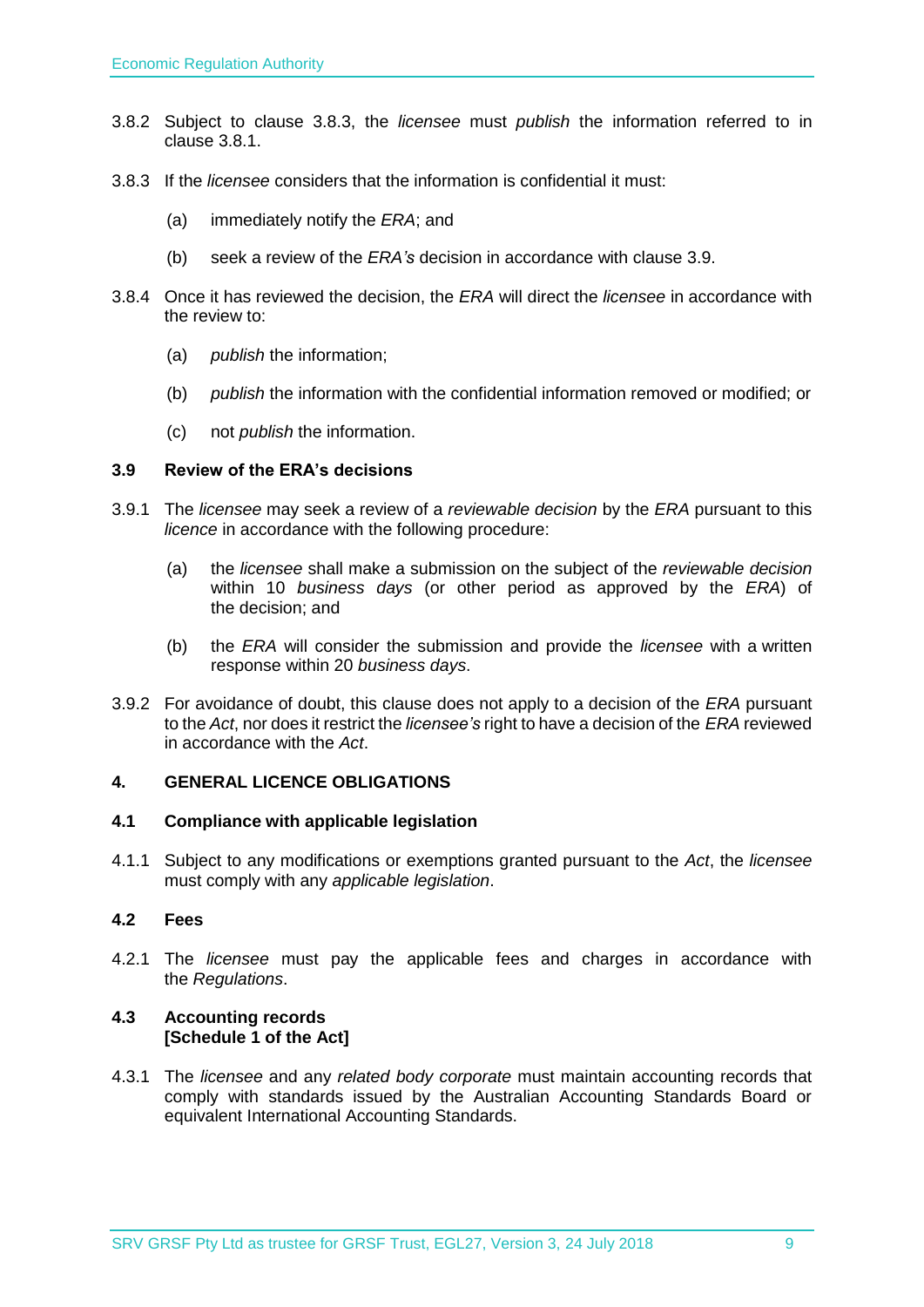### <span id="page-9-0"></span>**4.4 Reporting a change in circumstances**

- 4.4.1 The *licensee* must report to the *ERA*:
	- (a) if the *licensee* is under external administration as defined by the *Corporations Act 2001 (Cwth)* within 2 *business days* of such external administration occurring; or
	- (b) if the *licensee*:
		- (i) experiences a change in the *licensee's* corporate, financial or technical circumstances upon which this *licence* was granted; and
		- (ii) the change may materially affect the *licensee's* ability to perform its obligations under this *licence*,

within 10 *business days* of the change occurring; or

- (c) if the:
	- (i) *licensee's* name;
	- (ii) *licensee's* ABN; or
	- (iii) *licensee's* address,

changes, within 10 *business days* of the change occurring.

#### <span id="page-9-1"></span>**4.5 Provision of information [Schedule 1 of the Act]**

4.5.1 The *licensee* must provide to the *ERA*, in the manner and form described by the *ERA*, specified information on any matter relevant to the operation or enforcement of the *licence*, the operation of the licensing scheme provided for in Part 2 of the *Act*, or the performance of the *ERA's* functions under that Part.

### <span id="page-9-2"></span>**5. AUDITS AND PERFORMANCE REPORTING OBLIGATIONS**

#### <span id="page-9-3"></span>**5.1 Asset management system [Section 14 of the Act]**

- 5.1.1 The *licensee* must provide for an *asset management system* in respect of the *licensee's assets*.
- 5.1.2 The *licensee* must notify the *ERA* of the details of the *asset management system* within five *business days* from the later of:
	- (a) the *commencement date*; and
	- (b) the completion of construction of the *licensee's assets*.
- 5.1.3 The *licensee* must notify the *ERA* of any substantial change to the *asset management system* within ten *business days* of such change.
- 5.1.4 The *licensee* must provide the *ERA* with a report by an independent expert, acceptable to the *ERA*, as to the effectiveness of the *asset management system* not less than once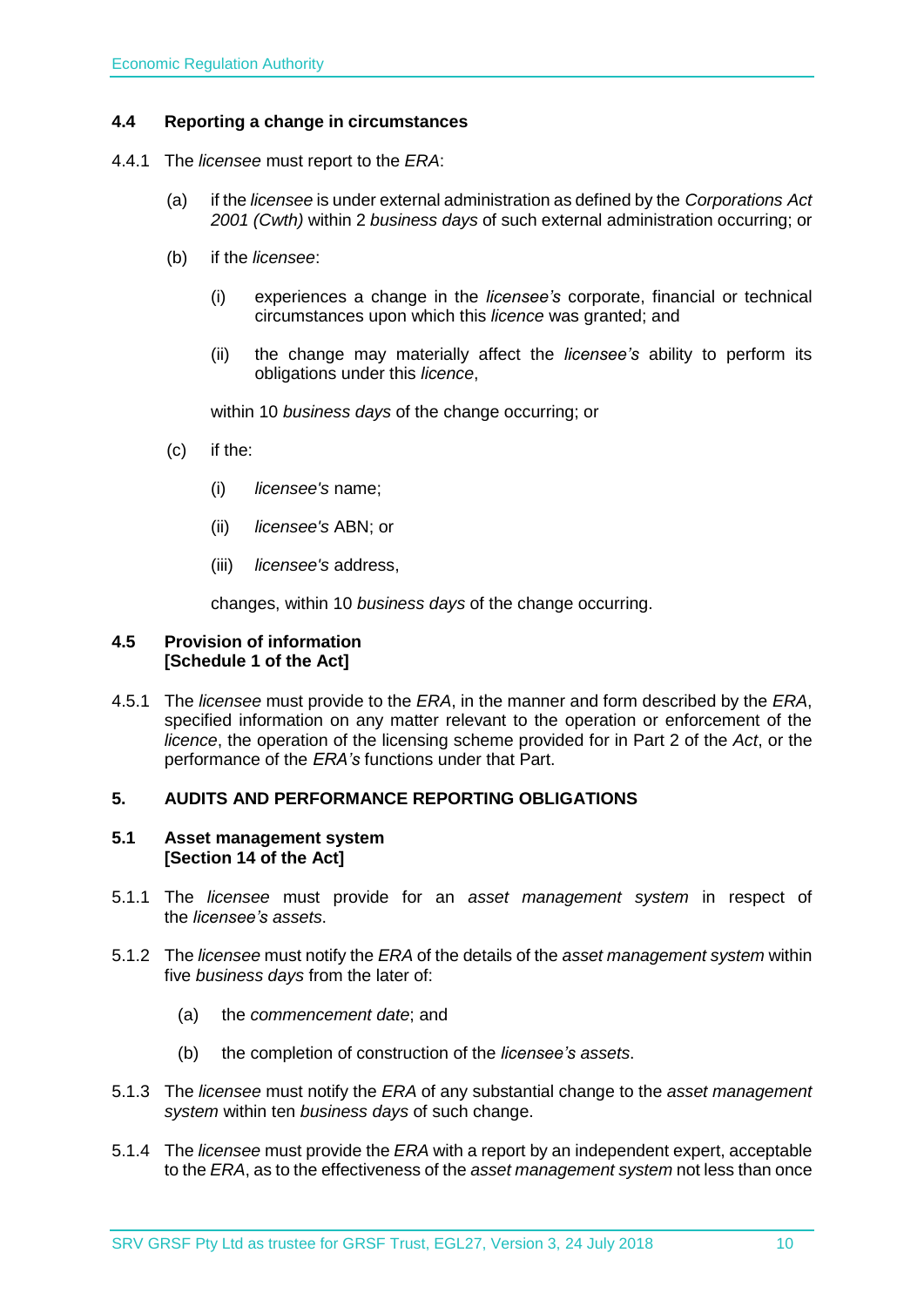in every period of 24 months calculated from the *commencement date (*or any longer period that the *ERA* allows by *notice* in writing).

- 5.1.5 The *licensee* must comply, and must require the *licensee's* expert to comply, with the *ERA's* standard audit guidelines.
- 5.1.6 The *licensee* may seek a review of any of the requirements of the *ERA*'s standard audit guidelines dealing with the *asset management system* in accordance with clause 3.9.
- 5.1.7 The review of the *asset management system* must be conducted by an independent expert approved by the *ERA*. If the *licensee* fails to nominate an independent expert within one month of the date that the review of the *asset management system* was due, or the independent expert nominated by the *licensee* is rejected on two successive occasions by the *ERA*, the *ERA* may choose an independent expert to conduct the review of the *asset management system*.

#### <span id="page-10-0"></span>**5.2 Individual performance standards**

- 5.2.1 Performance standards are contained in *applicable legislation*.
- 5.2.2 The *ERA* may prescribe *individual performance standards* applying to the *licensee* in respect of the *licensee's* obligations under this *licence* or the *applicable legislation*.
- 5.2.3 Before approving any *individual performance standards* under this clause, the *ERA* will:
	- (a) provide the *licensee* with a copy of the proposed *individual performance standards*;
	- (b) allow 15 *business days* for the *licensee* to make submissions on the proposed *individual performance standards*; and
	- (c) take into consideration those submissions.
- 5.2.4 Once approved by the *ERA*, the *individual performance standards* are included as additional terms and conditions to this *licence*.

### <span id="page-10-1"></span>**5.3 Performance audit [Section 13 of the Act]**

- 5.3.1 The *licensee* must, unless otherwise notified in writing by the *ERA*, provide the *ERA* with a *performance audit* within 24 months after the *commencement date*, and every 24 months thereafter.
- 5.3.2 The *licensee* must comply, and must require the *licensee's* auditor to comply, with the *ERA's* standard audit guidelines.
- 5.3.3 The *licensee* may seek a review of any of the requirements of the *ERA*'s standard audit guidelines in accordance with clause 3.9.
- 5.3.4 The *performance audit* must be conducted by an independent auditor approved by the *ERA*. If the *licensee* fails to nominate an auditor within one month of the date that the *performance audit* was due, or the auditor nominated by the *licensee* is rejected on two successive occasions by the *ERA*, the *ERA* may choose an independent auditor to conduct the *performance audit*.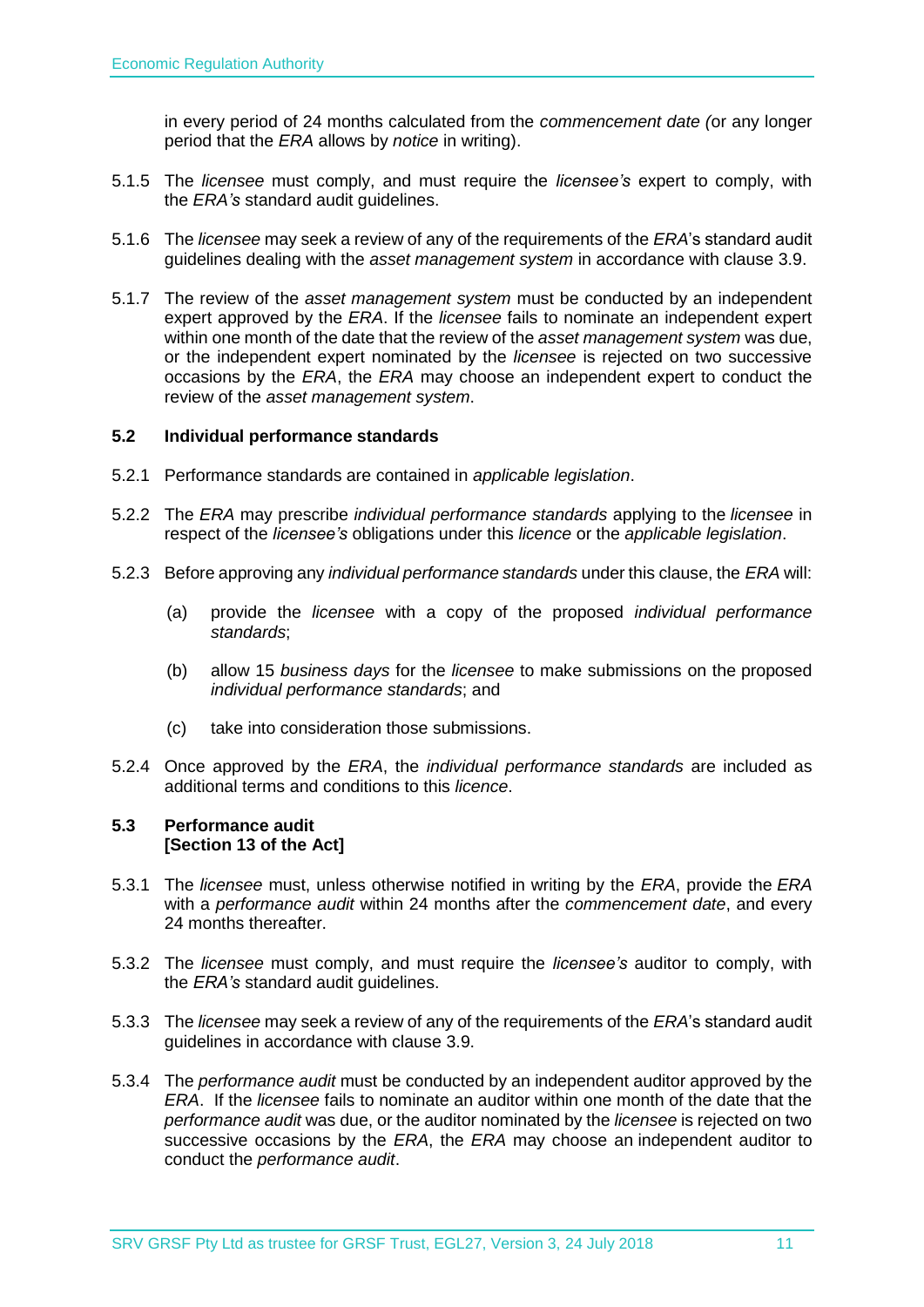# <span id="page-11-0"></span>**Schedule 1 – Additional Licence Clauses**

# **(Not Used)**

SRV GRSF Pty Ltd as trustee for GRSF Trust, EGL27, Version 3, 24 July 2018 12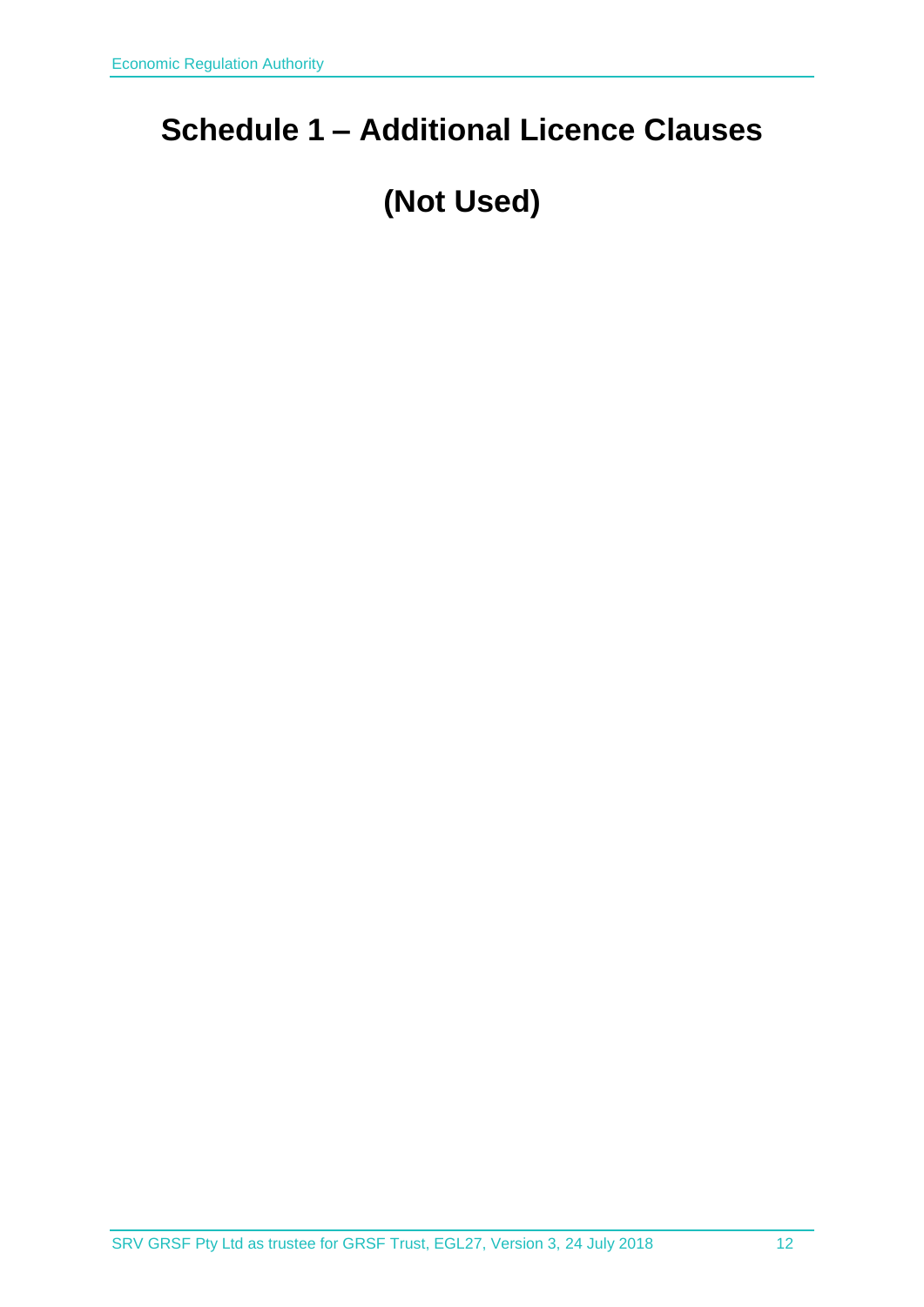# <span id="page-12-0"></span>**Schedule 2 – Licence Area Plans**